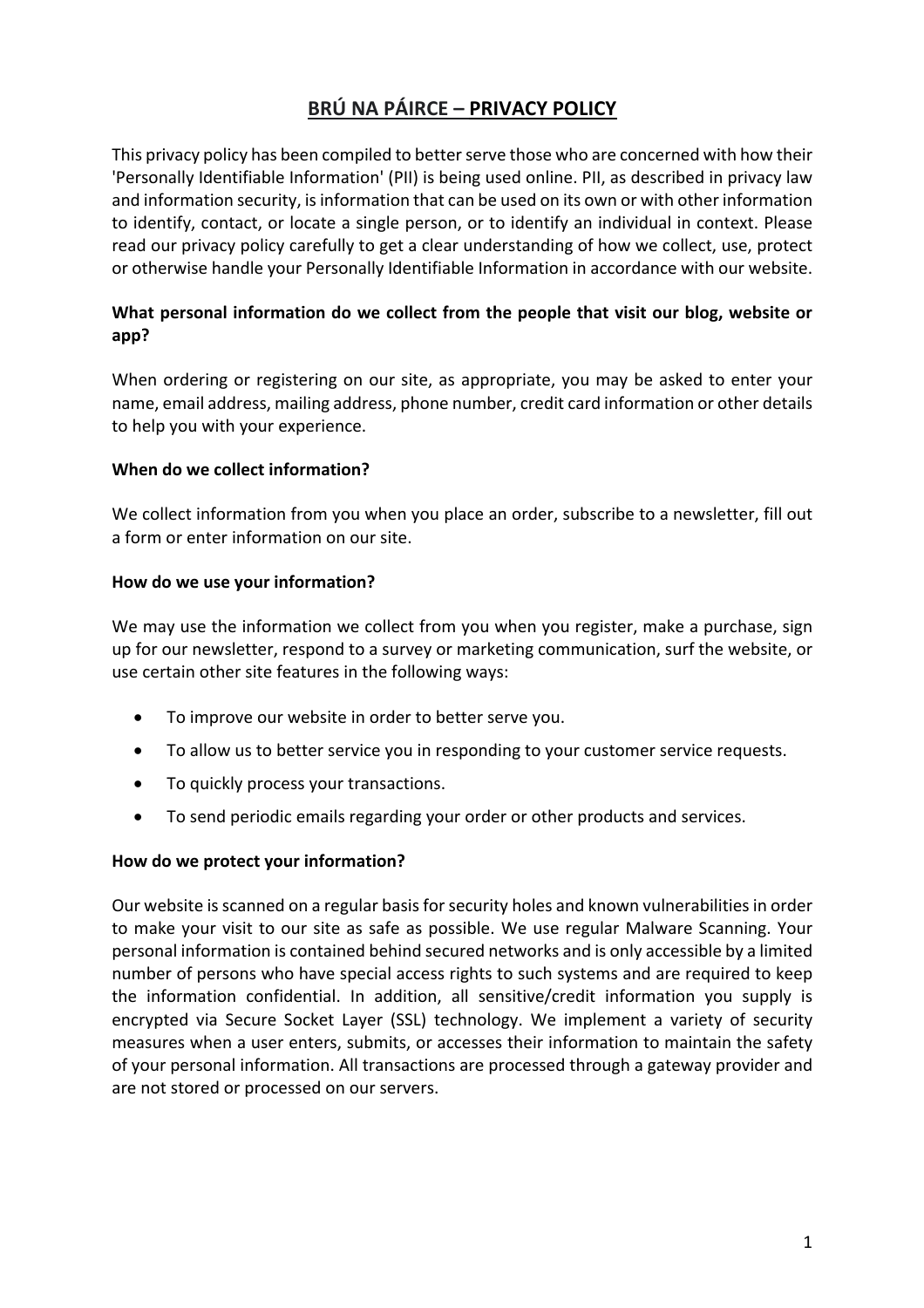# **Do we use 'cookies'?**

Yes. Cookies are small files that a site or its service provider transfers to your computer's hard drive through your Web browser (if you allow) that enables the site's or service provider's systems to recognize your browser and capture and remember certain information. For instance, we use cookies to help us remember and process the items in your shopping cart. They are also used to help us understand your preferences based on previous or current site activity, which enables us to provide you with improved services. We also use cookies to help us compile aggregate data about site traffic and site interaction so that we can offer better site experiences and tools in the future.

## **We use cookies to:**

- Help remember and process the items in the shopping cart.
- Understand and save user's preferences for future visits.

You can choose to have your computer warn you each time a cookie is being sent, or you can choose to turn off all cookies. You do this through your browser settings. Since browser is a little different, look at your browser's Help Menu to learn the correct way to modify your cookies.

## **Third-party disclosure**

We do not sell, trade, or otherwise transfer to outside parties your Personally Identifiable Information unless we provide users with advance notice. This does not include website hosting partners and other parties who assist us in operating our website, conducting our business, or serving our users, so long as those parties agree to keep this information confidential. We may also release information when it's release is appropriate to comply with the law, enforce our site policies, or protect ours or others' rights, property or safety. However, non-personally identifiable visitor information may be provided to other parties for marketing, advertising, or other uses.

#### **Third-party links**

Occasionally, at our discretion, we may include or offer third-party products or services on our website. These third-party sites have separate and independent privacy policies. We therefore have no responsibility or liability for the content and activities of these linked sites. Nonetheless, we seek to protect the integrity of our site and welcome any feedback about these sites.

#### **Google**

Google's advertising requirements can be summed up by Google's Advertising Principles. They are put in place to provide a positive experience for users.

https://support.google.com/adwordspolicy/answer/1316548?hl=en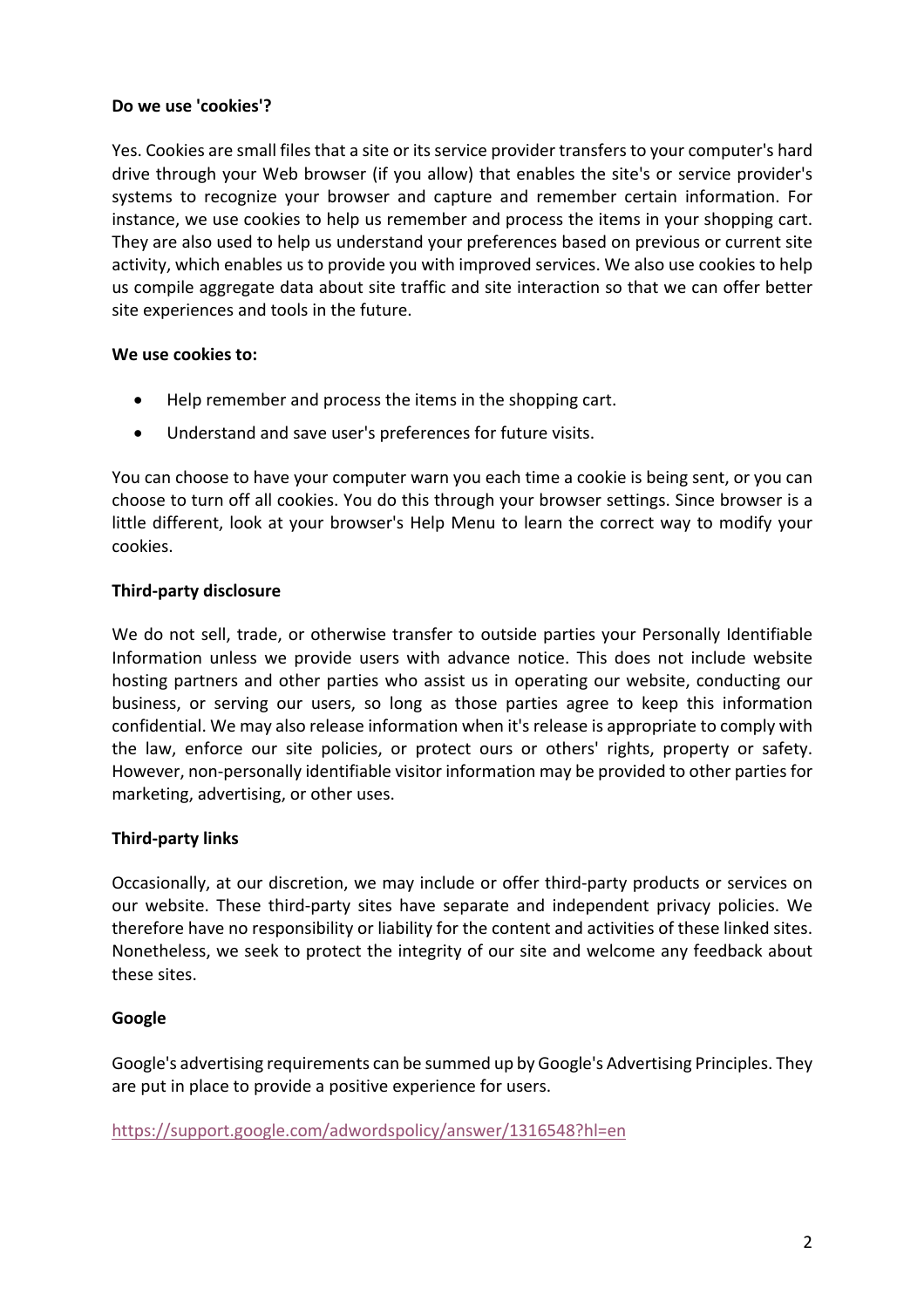We use Google AdSense Advertising on our website. Google, as a third-party vendor, uses cookies to serve ads on our site. Google's use of the DART cookie enables it to serve ads to our users based on previous visits to our site and other sites on the Internet. Users may optout of the use of the DART cookie by visiting the Google Ad and Content Network privacy policy.

# **We have implemented the following:**

We, along with third-party vendors such as Google use first-party cookies (such as the Google Analytics cookies) and third-party cookies (such as the DoubleClick cookie) or other thirdparty identifiers together to compile data regarding user interactions with ad impressions and other ad service functions as they relate to our website.

**Opting out:** Users can set preferences for how Google advertises to you using the Google Ad Settings page. Alternatively, you can opt out by visiting the Network Advertising Initiative Opt Out page or by using the Google Analytics Opt Out Browser add on.

We agree to the following: Users can visit our site anonymously. Once this privacy policy is created, we will add a link to it on our home page or as a minimum, on the first significant page after entering our website. Our Privacy Policy link includes the word 'Privacy' and can easily be found on the page specified above. You will be notified of any Privacy Policy changes:

• On our Policies & Rules Page

# **Can change your personal information:**

• By emailing us at riarbrunapairce@gmail.com

# **How does our site handle Do Not Track signals?**

We honour Do Not Track signals and Do Not Track, plant cookies, or use advertising when a Do Not Track (DNT) browser mechanism is in place.

# **Does our site allow third-party behavioural tracking?**

It's also important to note that we allow third-party behavioural tracking.

# **COPPA (Children Online Privacy Protection Act)**

When it comes to the collection of personal information from children under the age of 13 years old, the Children's Online Privacy Protection Act (COPPA) puts parents in control. The Federal Trade Commission, United States' consumer protection agency, enforces the COPPA Rule, which spells out what operators of websites and online services must do to protect children's privacy and safety online. We do not specifically market to children under the age of 13 years old.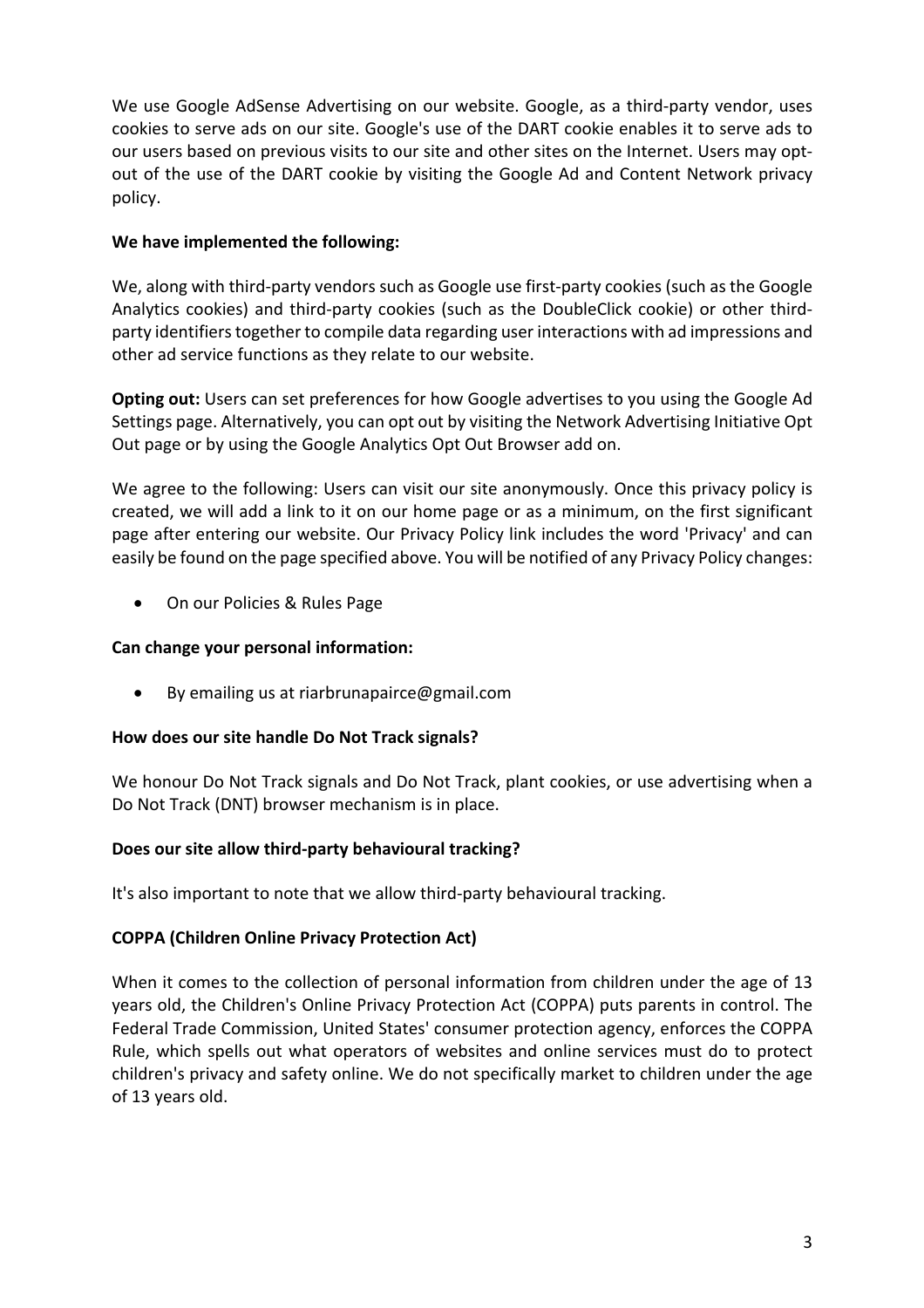## **Fair Information Practices**

The Fair Information Practices Principles form the backbone of privacy law in the United States and the concepts they include have played a significant role in the development of data protection laws around the globe. Understanding the Fair Information Practice Principles and how they should be implemented is critical to comply with the various privacy laws that protect personal information. We also agree to the Individual Redress Principle which requires that individuals have the right to legally pursue enforceable rights against data collectors and processors who fail to adhere to the law. This principle requires not only that individuals have enforceable rights against data users, but also that individuals have recourse to courts or government agencies to investigate and/or prosecute non-compliance by data processors.

# **CAN SPAM Act**

The CAN-SPAM Act is a law that sets the rules for commercial email, establishes requirements for commercial messages, gives recipients the right to have emails stopped from being sent to them, and spells out tough penalties for violations. We collect your email address in order to:

- Send information, respond to inquiries, and/or other requests or questions
- Process orders and to send information and updates pertaining to orders
- Send you additional information related to your product and/or service
- Market to our mailing list or continue to send emails to our clients after the original transaction has occurred. To be in accordance with CANSPAM, we agree to the following:
	- o Not use false or misleading subjects or email addresses
	- o Identify the message as an advertisement in some reasonable way
	- o Include the physical address of our business or site headquarters.
	- o Monitor third-party email marketing services for compliance, if one is used.
	- o Honour opt-out/unsubscribe requests quickly
	- o Allow users to unsubscribe by using the link at the bottom of each email. If at any time you would like to unsubscribe from receiving future emails, you can email us at riarbrunapairce@gmail.com
	- o Follow the instructions at the bottom of each email. and we will promptly remove you from ALL correspondence.

#### **Contacting Us**

If there are any questions regarding this privacy policy, you may contact us using the information below.

http://brunapairce.ie/

riarbrunapairce@gmail.com